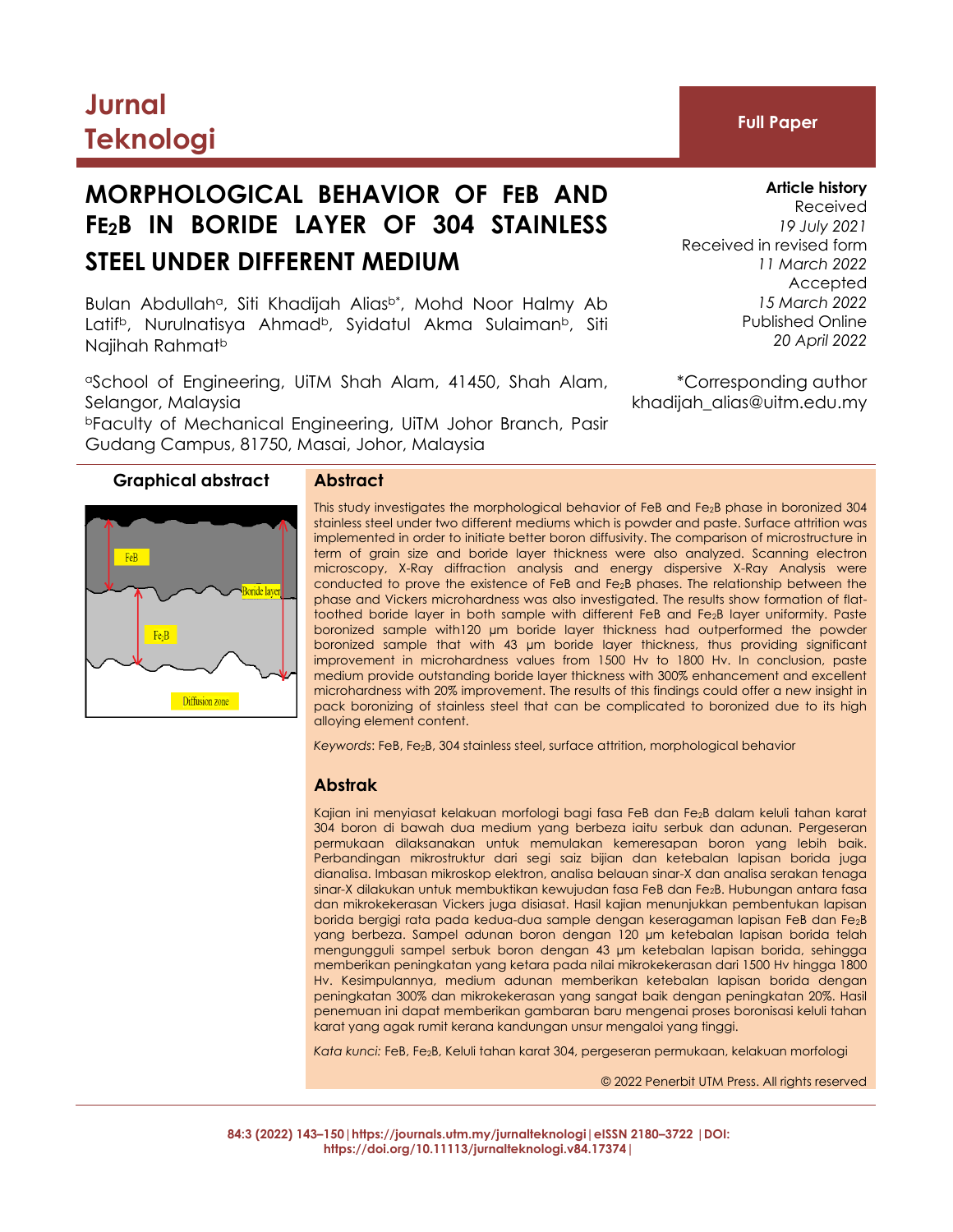#### **1.0 INTRODUCTION**

Formation of FeB and Fe2B phases in boride layer of boronized steels play an important role in determining the constituent properties of the material. Boride layer which acts as a protective layer on the surface of heat-treated steel often characterized by the layer thickness and the formation of whether single/mono of Fe2B or dual/double layer of FeB and Fe2B phases. Thicker boride layer will offer better surface protection especially in term of oxidation and wear resistances, as well as hardness of the boronized surface.

Past studies indicated that formation of boride layer with thickness in between 50 – 100 µm provide the most prominent improvement of more than twice the hardness and wear properties of unalloyed or low alloy steel [1-2]. With proper selection of temperature, time and also boronizing medium, this improvement can be achieved successfully in low alloy steels.

On the other hand, the presence of chromium and other transition elements such as molybdenum and tungsten in low steels offer extensive improvement in microhardness and hardness of stainless steel. This is due to the fact that the addition of these alloying elements helps stabilized the formation of FeB and Fe2B phases as well as avoiding de-boronizing which is a condition that reduce or remove boron from the surface during boronizing process [3].

In contrast with low alloy steel, the formation of boride layer in stainless steel or high alloy steel is relatively thinner which is only up to 50 µm thickness. This is generally because the presence of alloying elements such as chromium, nickel and molybdenum than hinder the boron diffusion on the surface of stainless steel and high alloy steel. These alloying elements will rise to the top of the surface when reacted to heat specifically above the eutectoid temperature, thus impeding the boron to be diffuse into the surface. The formation of coarse chromium carbide  $(Cr_{23}C_6)$  in stainless or cast alloy steel will induce more formation of free chromium that will diffused in the matrix of the stainless or cast alloy steel. This will be resulted in decreasing of the wear and corrosion resistances of these steels [4]. Due to this reason, surface modification was often implemented before boronizing to initiate the boron diffusion during boronizing [5].

The morphological shape of the boride layer produced is also one of the factors that affected the resultant properties of the hard surface. The boride layer formed could be either in a flattoothed or saw-toothed morphology. Saw-toothed boride layer was defined by its high peak and narrow tips while flat-toothed layer has smoother and flat layers with more blunt tips. Saw tooth layer is said to have better boride layer adhesion for extensive surface protection due to the depth of the tips, while flat tooth boride layer exhibited lower adhesion due to slower diffusion rate. Past researcher also concluded that the formation of saw-toothed boride layers displays outstanding adherence between FeB and Fe2B layers and also between the Fe2B layer and the substrate/matrix which was associated with the thermal process nature [1]. On the contrary, the flat-toothed boride layer which was often found in alloyed and stainless steel has lower adherent due to higher number of alloying elements which slows the diffusivity of the boron. Increasing the amount of chromium and other alloying elements also resulted in thinner boride layer as the interface between the matrix and the boride layer will gradually flatter [6].

The depth of boride layer which can characterized the enhancement properties of boronized steels can also be determined through the length of the tooth column and the number of teeth produced on the boride layer.

Past researches conferred about the effects of treatment time on the thickness of boride layer and found that longer boronizing time resulted in favourable effect of boride layer thickness enhancement. Sufficient treatment times which are in between 2 hours to 10 hours were often applied in order to initiate the boride layer formation, in which depending on other factors such as applied temperature, boronizing medium, carrier gas and vacuum/ non- vacuum environment [8-9]. Most studies found that the effective boronizing time to produce sufficient boride layer thickness provide adequate surface protection are above 6 hours treatment times [10]. Generally, the formation of boride layer can be formed through proper treatment time which include boride intubation time and effective growth time of Fe2B layer, as shown in Figure 1.



Pack boronizing was known as one of the simplest and cost-effective boronizing treatment which provide significant effect on the hardness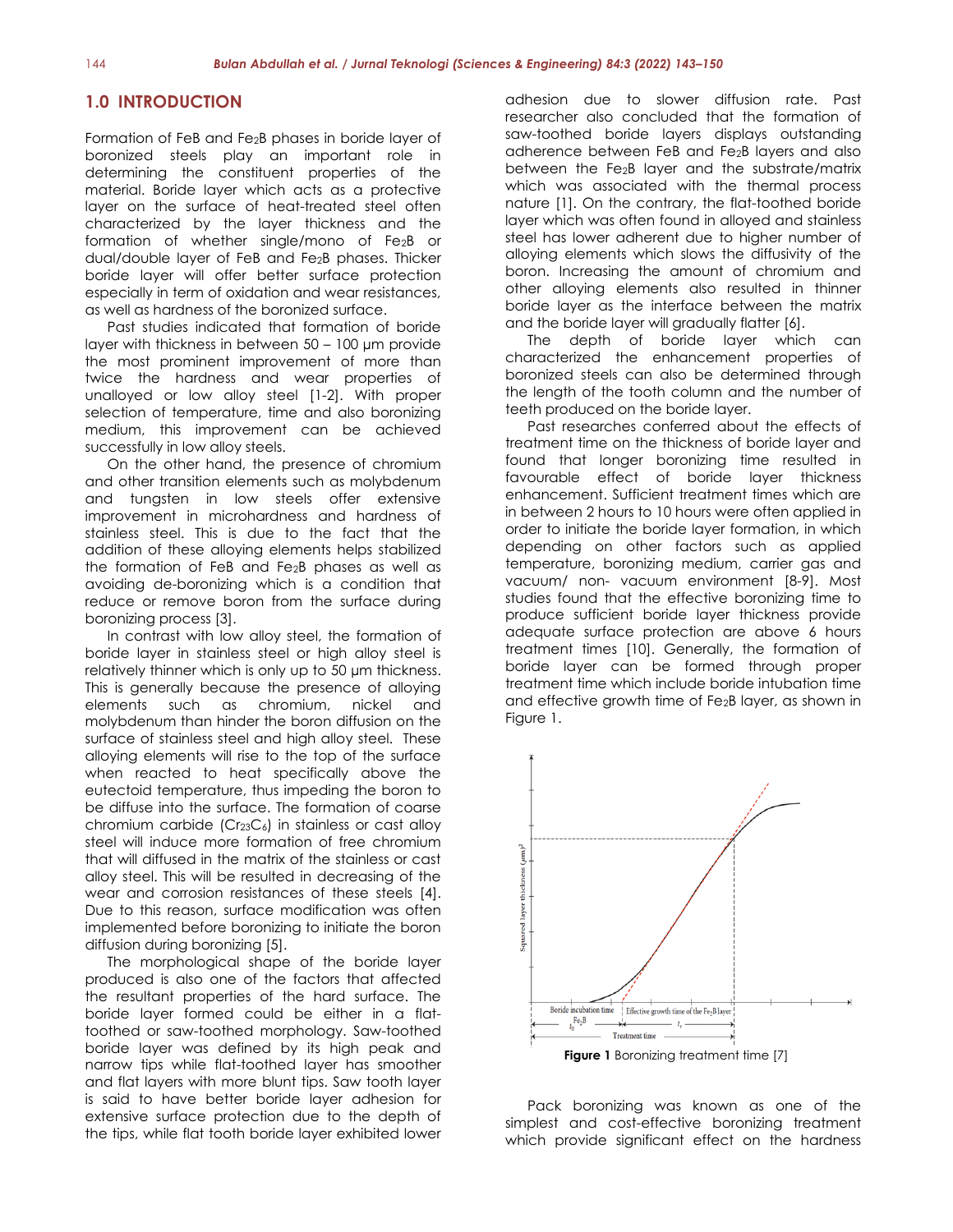and wear resistance of plain and alloy steels [11-12]. Powder pack boronizing was conducted in a drydry conditions and thus has lower adhesion and diffusivity as compared to paste boronizing that was conducted in dry-wet condition. Paste medium also offer more benefits as the particle sizes are smaller, thus increasing the diffusivity of the boron into the surface [13]. Most of past studies only concentrate on the effect of powder and paste boronizing in low alloy steels as it provides prominent affect in term of boride layer thickness. Implementing these types of boronizing on high alloy steel was considered as ineffective as only thin boride layer was produced [14].

As the samples used in this study was grade 304 stainless steel which exhibit higher amount of chromium and nickel, surface attrition was applied before conducting boronizing process. As there are two types of mediums in pack boronizing, the effect of powder and paste boronizing on the morphological behaviour of FeB and Fe2B phases shall be investigate after surface attrition process.

#### **2.0 METHODOLOGY**

The sample used in this study is grade 304 stainless steel rods with diameter of 1cm and samples were cut into the dimension of 3cm for morphology observation and analysis preparation.

Surface attrition treatment was conducted according to BS EN ISO 11124- 4:1997 standard in order to initiate surface deformation and increase the diffusivity rate using Finimac shot blasting machine. Silicon Carbide (SiC) was used as the shot with diameter of 2 mm and velocity in between 150 to 200 m/s-1, as shown in Figure 2.



**Figure 2** Silicon Carbide shots

The samples were boronized at 850°C using 2 types of pack boronizing mediums which were powder and paste mediums for 8 hours holding times. Powder boronizing was conducted using EKabor powder with 100-150 μm particle sizes and paste boronizing was conducted using commercial boron paste containing the donor (5 % B4C), diluents (90 % SiC) and activator (5% KBF4) which was coated up to 2 mm thickness and paste size of 50 μm.

The samples were then cut, ground and polish, in accordance ASTM E3 standard. The etching process was conducted using Kalling No. 2 etchant with respect to ASTM E407 standard.

Olympus B X 41 M microscopes were used to measure the grain size of the sample using MPS Digital image analyser software in order to validate the effect of surface attrition treatment on the grain size of the treated surface. 20 readings were taken per 1 mm<sup>2</sup> area and compared to ASTM E1382- 97(2010) standard.

The grain size was calculated using to the following equation:

 $n = 2^{G-1}$ 

Where:

n = number of grain size per square inch at 100x magnification

 $G = ASTM$  grain size number [24]

Scanning electron microscopy (SEM) was conducted using Hitachi S-3400 Scanning electron microscope with voltage of 15kV and the energy dispersive X-Ray (EDX) spectrometry also conducted to determine the percentage of boron in each phase of the boride layer.

X-Ray diffraction (XRD) analysis was performed using Rikagu brand X-Ray diffractometer implementing CuKα radiation with 2*θ* angle between 30 to 120° with 0.5 step sizes. The graph of intensity (c.p.s) versus 2*θ* angle was then plotted and the existences of the FeB and Fe2B phases were then validated.

The microhardness measurements on the phases produced was performed using Mitutoyo MVX-H1 Vickers microhardness tester according to ASTM E-384 standard applying 10N loads. Indentations were taken with the interval of 10 μm, from the outer boride layer until the substrate.

Figure 3 below shows the relationship between length of column and the numbers of tooth in which the calculation of boride later thickness or depth is equal to the sum of column tooth length over the numbers of tooth at predetermined length/area [7].



**Figure 3** Calculation of boride layer thickness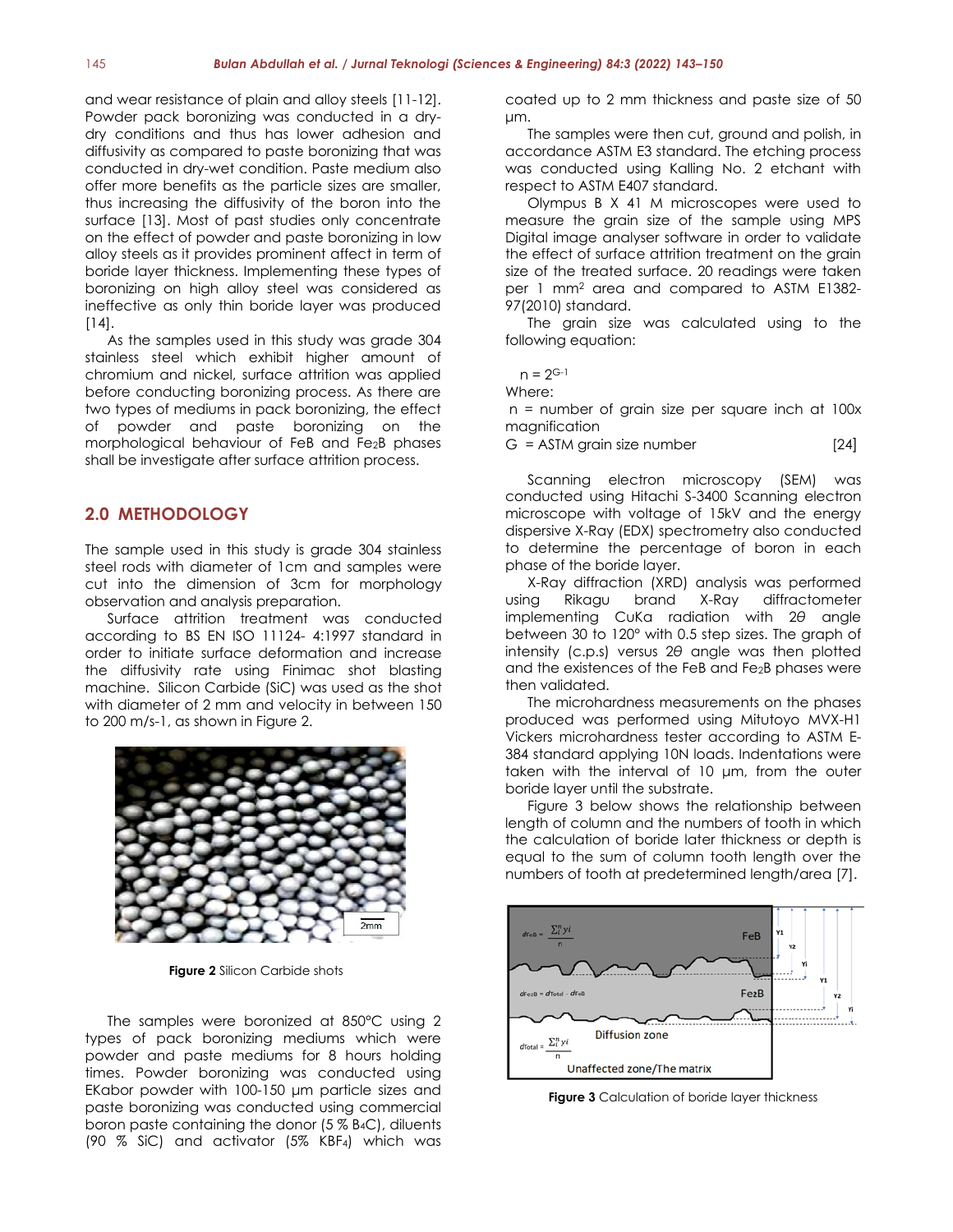#### **3.0 RESULTS AND DISCUSSION**

Figure 4 (a) shows the SEM micrograph of the cross section of 304 stainless steel after surface attrition process and Figure 4 (b) shows the deformed surface on the top area of the sample after surface attrition process. The SEM reveals that the surface attrition process successfully conducted on the surface of 304 stainless steel as a layer of plastically deformed surface with thickness of approximately 30µm was produced with numerous dented areas. It was necessary to performed surface attrition process in order to refine the grain sizes of the impacted sub-surfaces and initiating crystalline defects such as vacancies and dislocation, thus alloying better boron diffusion during boronizing [15 - 16].



**Figure 4 (a)** SEM micrograph of 304 stainless steel after surface attrition



D2.0 x200 500 um

**Figure 4 (b)** SEM micrograph of 304 stainless steel after surface attrition

The comparison of grain sizes of 304 stainless steel before and after surface attrition was shown in Figure 5 and Figure 6 respectively and the results show that there was significant difference in the grain sizes of the sample. The results revealed that the substrate grain sizes were in accordance to ASTM Grade 3.5 (5.6 grains per inch square measurement) and with the average grain size of 95.1 μm). On the contrarily, application of surface attrition had effectively reduced the grain sizes to ASTM grade 7.5 standards (90.5 grains count per inch square measurement) with the average grain size about 23.8 μm, which is 75% smaller than nonsurface treated samples. It was expected that the refinement of grain sizes on surface attrited samples would increase the boron diffusivity rate, thus alloying boron to diffuse deeper on 304 stainless steel surface which before was hindered by uprising of chromium and other alloying elements creating a hard layer on the surface of non-treated 304 stainless steel.



**Figure 5** Grain size measurement for samples before surface attrition



**Figure 6** Grain size measurement for samples after surface attrition

Morphological behaviour of boronized stainless steel was characterized through the phase presences and thickness of FeB and Fe2B in the boride layer produced. Figure 7 shows the morphology of Po-B850 samples. As powder pack boronizing was conducted in dry-dry condition, less than 50 µm of boride layer thickness were produced (approximately with average of 43 µm) with low thickness layer of Fe2B compared to FeB phase, although surface attrition had been applied before boronizing process. The result shows the existence of boride layer containing FeB on the upper surface represented by darker grey shade and Fe2B on the second layer. It could be seen that a thicker layer of FeB phase with thickness of 30µm were produced as compared to Fe2B phase with thickness of 13 µm. Tt could be seen that the thickness of FeB layer was more than twice the thickness of Fe2B phase. The formation of Fe2B phase is more desirable as it acts as the diffusion barrier it accumulates the active within the layer. Consequently, the thicker the barrier, the better the surface protection of the material. The Fe2B growth will occurs from the substrate interior which is within the interface. In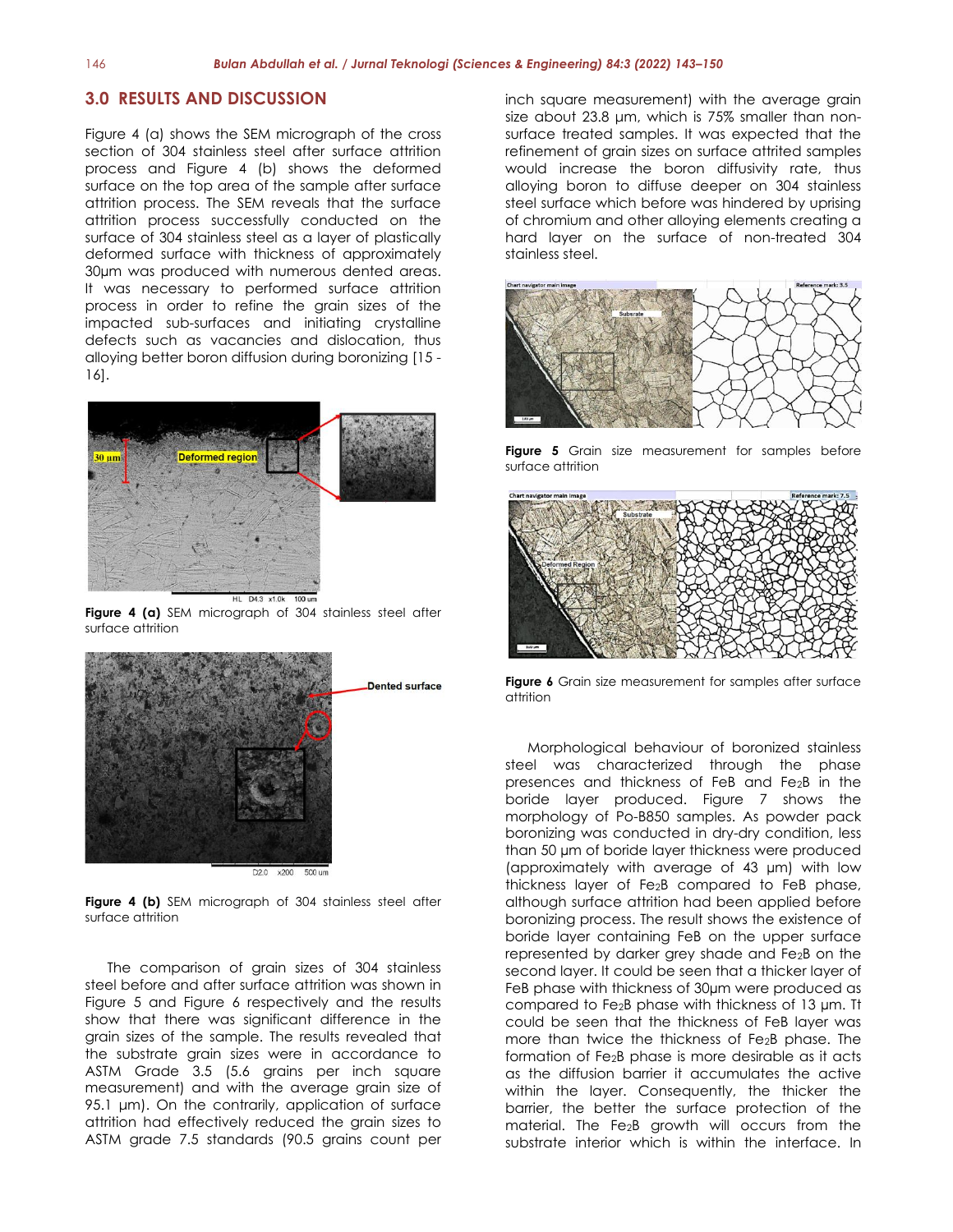industries, Fe2B layers are more preferable compared to double phase layer of FeB and Fe2B because the Fe2B layer is less brittle than FeB [3].

The thickness of FeB and Fe<sub>2</sub>B were unproportionate as boron flux has to pass through the previously formed diffusion barrier of Fe2B. Thus, the FeB phase were thicker as it was the outmost surface (230% enhancement) that was exposed to longer time and higher treatment temperature [17].



HL D6.1 x1.0k 100 um **Figure 7** Morphology of Powder Boronized sample showing presences of FeB and Fe2B

Figure 8 shows the morphology of paste boronized sample after surface attrition process. As compared to powder boronized samples, paste boronized samples provide significant improvement of almost 3 times (+/-280%) boride layer thickness with average value of 120 µm as compared to powder boronized samples with average value thickness of 43 µm. The improvement of boride layer thickness because the paste sample had better boron diffusivity because it has smaller powder particle as well as smaller interface due to wet-dry condition that enable better boride layer adhesion. During the treatment, active boron ion, B+1 will be diffused and reacted with Fe from the substrate to form the boride layer [18]. The thickness of the boride layer will be influenced by the amount of active boron, in which in this study come from the boron paste with smaller particle size that promote better diffusion.

In contrast to powder boronized samples, the formation of Fe<sub>2</sub>B was thicker than FeB phase. Fe<sub>2</sub>B exhibited the average boride layer thickness of 70 µm while FeB exhibited the average boride layer thickness of 50 µm with 40% boride layer thickness improvement. Generally, this is because faster intubation times could be achieved due to smaller boron paste particles that reacted with the iron substrate. As the Fe2B phase was generated through nucleation and growth mechanism, the boron element in Fe2B will be saturated below the FeB phase after the intubation time, creating deeper boride layer thickness. After exceeding the incubation period, the Fe2B crystals start to energetically nucleate on the sites, thus diffusing more boron to the surface [19]. Similarly, the growth of first Fe2B crystals will grow as needle but once it is in contact with the chromium and other alloying elements that act as diffusion barrier, flatter boride layer as produced in stainless steel and alloy steel as compared to acicular needle shape boride tips produced in plain alloy and low alloy steel [20].



**Figure 8** Morphology of Paste Boronized sample showing thicker presences of FeB and Fe2B

The existence of FeB and Fe2B phases were shown through the EDX Spectrum which provide the prominent atomic percentage(at) of the prominent elements in the material compositions, shown in Table 1. The EDX spectrum for powder boronized samples shows that the atomic percentage of Boron (B) was at 50.42 at. %, iron (Fe) at 30.04 at.% and chromium (Cr) and 12.04 at.% when it was spark spotted at FeB phase. In addition, the EDX spectrum also found that the atomic percentages of boron, chromium and iron were at atomic percentage of 33.1at. %, 16.94 at. % and 49.89 at % respectively for Fe2B phase. Higher atomic percentage of boron was found in the FeB layer due to thicker boride layer produced at outer surface. An example of EDX spectrum for FeB phase of powder boronized sample was shown in Figure 9.

As for paste boronized sample, the atomic percentage of boron and other prime elements in FeB phase were 54.56 at. %, iron (Fe) and chromium (Cr) containing 33.91 at. % and 11.54 at. % respectively while the atomic percentage of boron and other prime elements in Fe2B were 35.12 at. %, 21.02 at. % and 43.86 at. %, correspondingly. The decrement of boron atomic percentages in the Fe2B phase was mainly because of the location of this phase was nearer to the substrate as compared to FeB phase [21].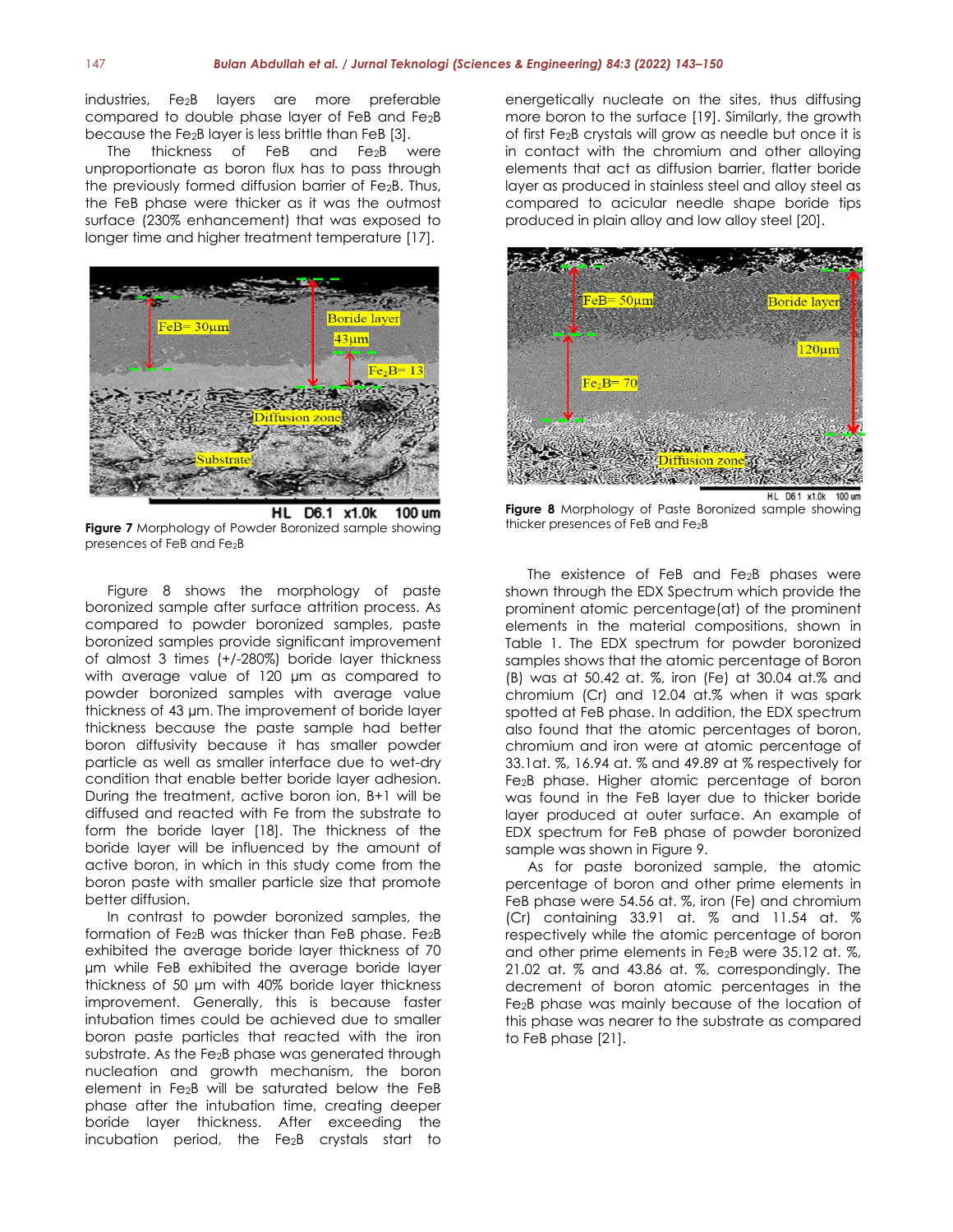**Table 1** Atomic percentage (at%) of phases in boronized samples

| Sample                        | <b>Phase</b>             | $B$ (at%)      | Fe $(at\%)$    | $Cr$ (at%)     |
|-------------------------------|--------------------------|----------------|----------------|----------------|
| Powder<br>boronized<br>sample | FeB<br>Fe <sub>2</sub> B | 50.42<br>33.1  | 30.04<br>49.89 | 12.04<br>16.94 |
| Paste<br>boronized<br>sample  | FeB<br>Fe <sub>2</sub> B | 54.56<br>35.12 | 33.91<br>43.86 | 11.54<br>21.02 |



**Figure 9** EDX powder boronized sample

Figure 10 provide the evidence on the presence of distinctive boride layer containing FeB and Fe2B phase which was performed using XRD analyser. FeB phase was spotted at angles of 37° (1 1 9), 62° (4 3 4) and 80 $^{\circ}$  (6 1 1) the validation of Fe<sub>2</sub>B phase are at the angle of 35° (2 0 8), 42° (0 1 1) and 82° (7 1 6).

The presence of both FeB and Fe2B phase was further validated on Figure 11 showing the 2 Theta angles of 37° (1 3 4), 42° (0 3 9) and 80° (5 2 3) for FeB phase while for Fe2B phase at angles of 35° (3 2 1), 58° (0 3 9) and 80° (2 5 2) respectively.



**Figure 10** XRD pattern for Po-B850 FeB



**Figure 11** XRD pattern for paste boronized sample

Figure 12 shows the relationship between the layer produced and the microhardness of paste boronized stainless steel. The highest hardness value was attained by the outer FeB phase with the hardness value of 1800 Hv. As the distance move toward the substrate, the hardness reduced drastically to approximately to 900 Hv as Fe2B exhibited more ductile nature compared to hard FeB phase. Further reduction to 257 Hv was noted on the substrate of 304 stainless steel, 7 times lower than the hardness of FeB phase.

Powder boronized stainless steel also exhibited similar trend as paste boronized stainless steel as the highest value of hardness obtained was 1500Hv at FeB phase and the value reduced to 850Hv at Fe2B phase. Due to better boron diffusion on paste boronized sample, higher hardness value with improvement of 20% was achieved. In comparison, paste researchers also found that the implementation of paste boronizing induce better activation energy that allow boron to be intensively diffused [22-23]. The XRD results were in accordance to PDF card no 00 – 033 – 0397 for Alloys and Metal from Rikagu brand X-Ray diffractometer.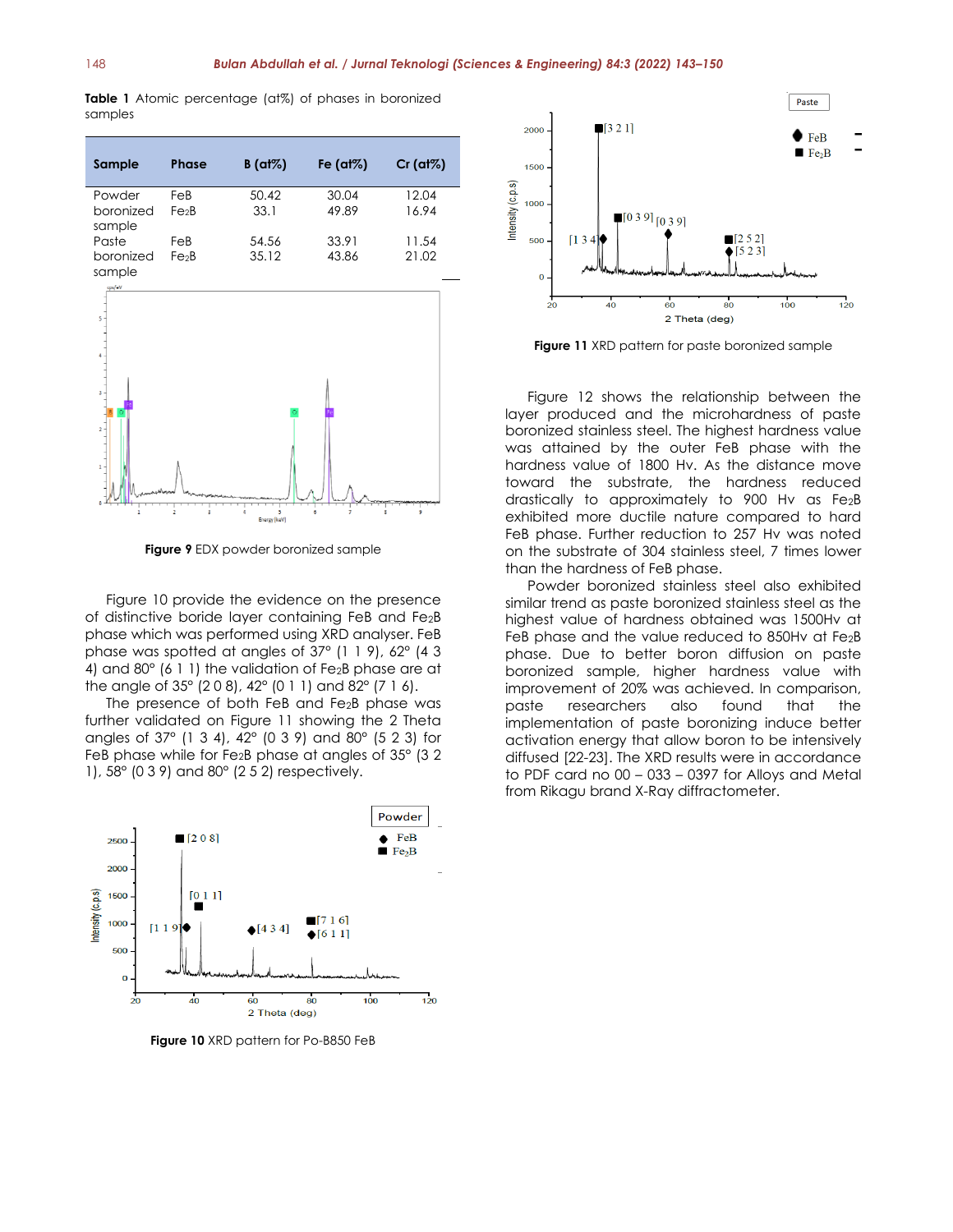

**Figure 12** Microhardness comparison between Powder and Paste Boronized samples

### **4.0 CONCLUSION**

The effect of powder and paste medium on the morphological behavior of 304 stainless steel after surface attrition at the same temperature of 850°C had been successfully evaluated. Both mediums had successfully produced FeB and Fe2B phase in the boride layer with different thickness layer. Paste boronized samples had successfully outperformed the powder boronized samples in term of the thickness of boride layer produced (43 µm to 120 µm) due to better boron diffusivity into the treated surface. Consequently, the improvement of boride layer thickness also resulted in microhardness enhancement of more than 20% compared to powder boronized samples (1500Hv to 1800Hv).

#### **Acknowledgement**

The authors would like to thanks the ministry of science and technology, Malaysia (MOSTI) and Ministry of Higher Education Malaysia (MOHE), and Universiti Teknologi MARA for the financial support given to this study through the research grant of FRGS/1/2018/TK05/UITM/02/17.

#### **References**

- [1] Delai, O., Xia, C., Shiqiang, L. 2021. Growth Kinetics of the FeB/Fe2B Boride Layer on the Surface of 4Cr5MoSiV1 Steel: Experiments and Modelling. *J. Mater. Res. Technol.* 11: 1272-1280.
- [2] Alias, S. K., Ahmad, S., Abdullah, B., Pahroraji, H. F., Hamami, G. 2016. Effect of Temperature Variation on Wear Behaviour of Austenitic Stainless Steel. *IOP Conf. Ser.: Mater. Sci. Eng.* 160 012026.
- [3] Ruiz-Trabolsi, P. A., Velázquez J. C., Orozco-Álvarez, C., Carrera-Espinoza, R., Yescas-Hernández, J. A., González-Arévalo, N. E., and Hernández-Sánchez, E. 2021. Kinetics of the Boride Layers Obtained on AISI 1018 Steel by Considering the Amount of Matter Involved. *Coatings.*  11: 259.
- [4] Cihangir, T. S. and Hayat, F. 2022. The Effects of Boriding Process on Tribological Properties and Corrosive Behavior of a Novel High Manganese Steel. *Journal of Materials Processing Technology*. 300: 117421.
- [5] Abdullah, B., Basir, M. H., Yusof, K., Alias, S. K., and Idham, F. 2019. The Improvement of Wear Characteristics on 316L Stainless Steel by Dual Surface Treatment Method. *International Journal of Engineering and Advanced Technology (IJEAT).* 9: 1.
- [6] Yan-Wei, Z., Quan, Z., Lygdenov, B., Guriev, A. M., Shun-Qi, M. 2019. Research on the Technology of Paste Boronizing for H13 Die Steel. *IOP Conference Series: Materials Science and Engineering*. 684(1): 012007.
- [7] Ortiz-Dom´ınguez, M., G´omez-Vargas, O. A., Ares de Parga, G., Torres-Santiago, G., Vel´azquez-Mancilla, R., Castellanos-Escamilla, V. A., Mendoza-Camargo, V. and Trujillo-S´anchez, R. 2019. Modeling of the Growth Kinetics of Boride Layers in Powder-Pack Borided ASTM A36 Steel Based on Two Different Approaches. *Hindawi Advances in Materials Science and Engineering*. 2019: 5985617. https://doi.org/10.1155/2019/5985617.
- [8] Toktaş A., Toktaş G. and Gülsün K. 2018. Effect Of Boronizing Parameters and Matrix Structures on the Wear Property of Ductile Iron. *International Scientific Journal Machines Technologies Materials* XII(1): 33-36.
- [9] Keddam, M., Hudáková, M., Ptačinová, J., Moravčík, R., Gogola, P., Gabalcová, Z., Jurči, P. 2021. Characterization of Boronized Layers on Vanadis 6 Tool Steel. *Surface Engineering*. 37(4): 445-454.
- [10] Cetin, M., Günen, A., Kalkandelen, M., Karakas, M. S. 2021. Microstructural, Wear and Corrosion Characteristics of Boronized AISI 904L Superaustenitic Stainless Steel. *Vacuum*. 187: 110145.
- [11] Resendiz Calderon, C. D., Farfan-Cabrera, L. I., Rodrı´guez-Castro, G. A., and Ezequiel Gallardo Hernandez. E. A. 2021. Micro-abrasion/Corrosion Behavior of Pack-borided AISI 316L Steel and ASTM F1537 CoCrMo Alloy in Ceramic-on-Ceramic Couplings. *JMEPEG*. 30: 3955-3967.
- [12] García-Léon, R. A., Martínez-Trinidad, J., Campos-Silva. I., Wong-Angel, W. 2020. Mechanical Characterization of the AISI 316L Alloy Exposed to Boriding Process. *DYNA.* 87(213): 34-41.
- [13] Perrusquia, N. P., Doñu Ruiz, M. A., García Bustos, E. D., Martínez, M. L., Urriolagoitia Calderón, G. M, Torres San Migueld. C. R. 2020. Duplex Surface Treatment on Microalloy Steels by Dehydrated Paste Pack Boriding and Pack Carburizing. *Materials Letters.* 280:128573.
- [14] Turkmen, I. and Korkmaz, A. 2021. Microstructural and Mechanical Characterization of Powder-pack Boronized Incoloy A286 Superalloy. *[Surface Topography: Metrology](https://www.scopus.com/sourceid/21100469364)  [and Properties.](https://www.scopus.com/sourceid/21100469364)* 9: 015002.
- [15] Bashir, M. H., Abdullah, B., Alias, S. K., Jumadin, M. H. and Ismail, M. H. 2015. Analysis on Microstructure, Hardness and Surface Roughness of Shot Blasted Paste Boronized 316 Stainless Steels. *Jurnal Teknologi.* 76(3): 75-79.